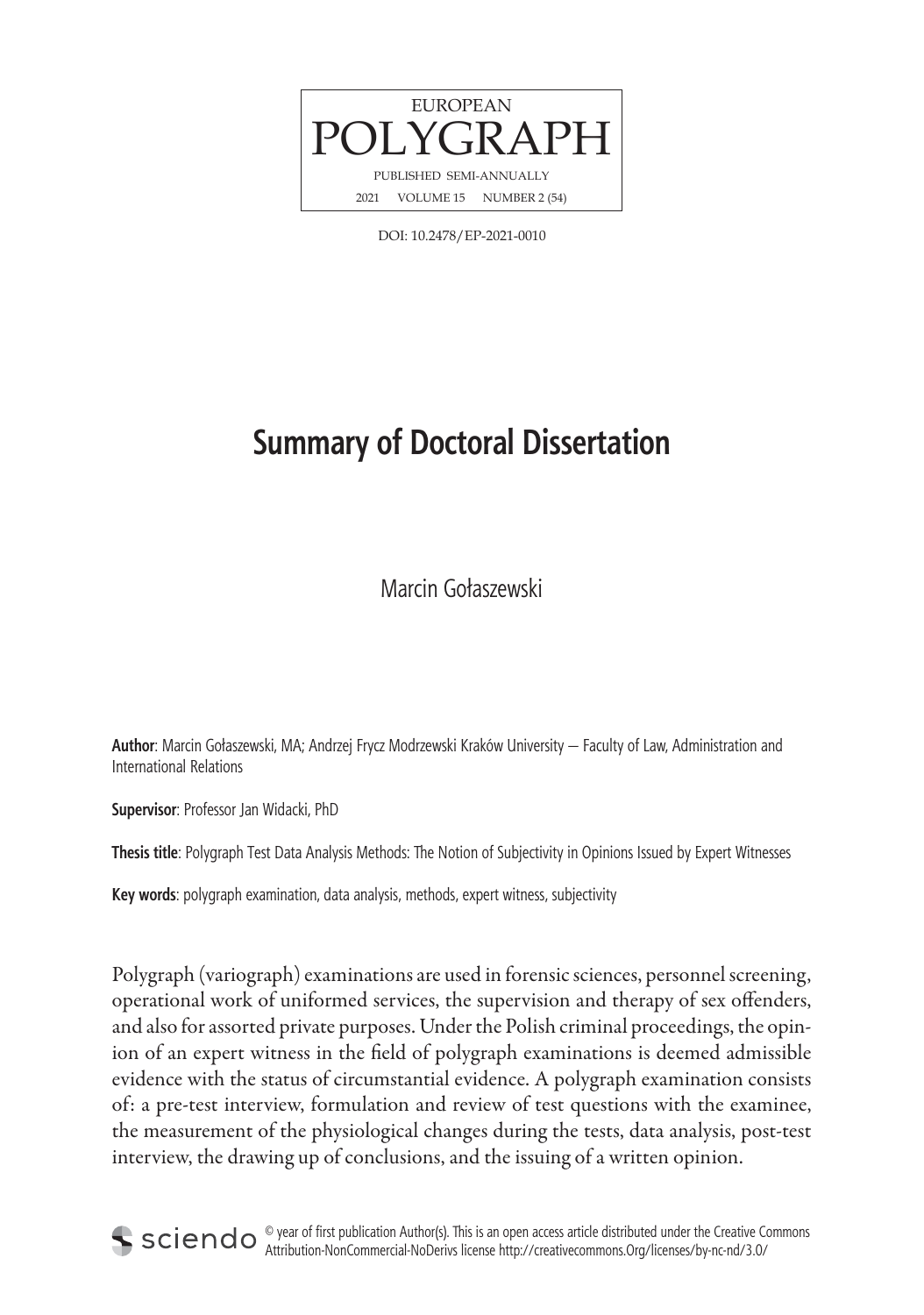Individual methods of polygraph test data evaluation feature a significant margin of subjectivity, which is construed as freedom of interpretation not subject to objective, precise criteria. Decisions made by an expert witness in the context of such discretion tend to be affected, among others, by the initial perceptions considering the subject matter of the examination and the pressure exerted by the environment in which the expert operates. The systematisation of the methods for analysing test data is especially useful for polygraph practitioners. On the other hand, the awareness of subjectivity in expert polygrapher opinions, and of their causes and potential impact, is necessary for accurate assessment of the evidence by all participants in the proceedings, and by the court in particular.

In the introduction to the dissertation, the author discusses the substance and application of the polygraph examinations, their status in the Polish criminal procedure, and the expected requirements pertaining to the expert witness's opinion. Problematic issues and related research hypotheses were formulated and later verified (also empirically). The problem questions were defined as follows:

- l. When assessing polygraph curves, does the polygrapher tend to be biased (knowingly or unknowingly) by other information and evidence collected in the course of the proceedings?
- 2. Are the methods of numerical interpretation of records better than the qualitative method ("better" meaning returning more accurate results and leaving a narrower margin of subjectivity)?
- 3. Are different final test results obtained depending on the actual numerical analysis method employed (when it comes to assigning the subject's responses to relevant questions as typical of the reference population of either truthful or deceptive answerers)?
- 4. Are the methods of the numerical test data analysis with a narrower rating scale (3-point) more objective than those with wider (7-point) scales?
- 5. Which assessment of the polygraph records is more accurate: conducted in accordance with the blind scoring method or by the polygrapher who conducted the examination?

The first chapter discusses the general factors that may affect the correctness and reliability of the judgments of polygraph experts. The author presents selected issues accompanying the examination, not resulting from logical reasoning and strict adherence to the prescribed procedures, and thus having a negative impact on the reliability of polygraphers' evaluations. Observations regarding potential inaccurate measurements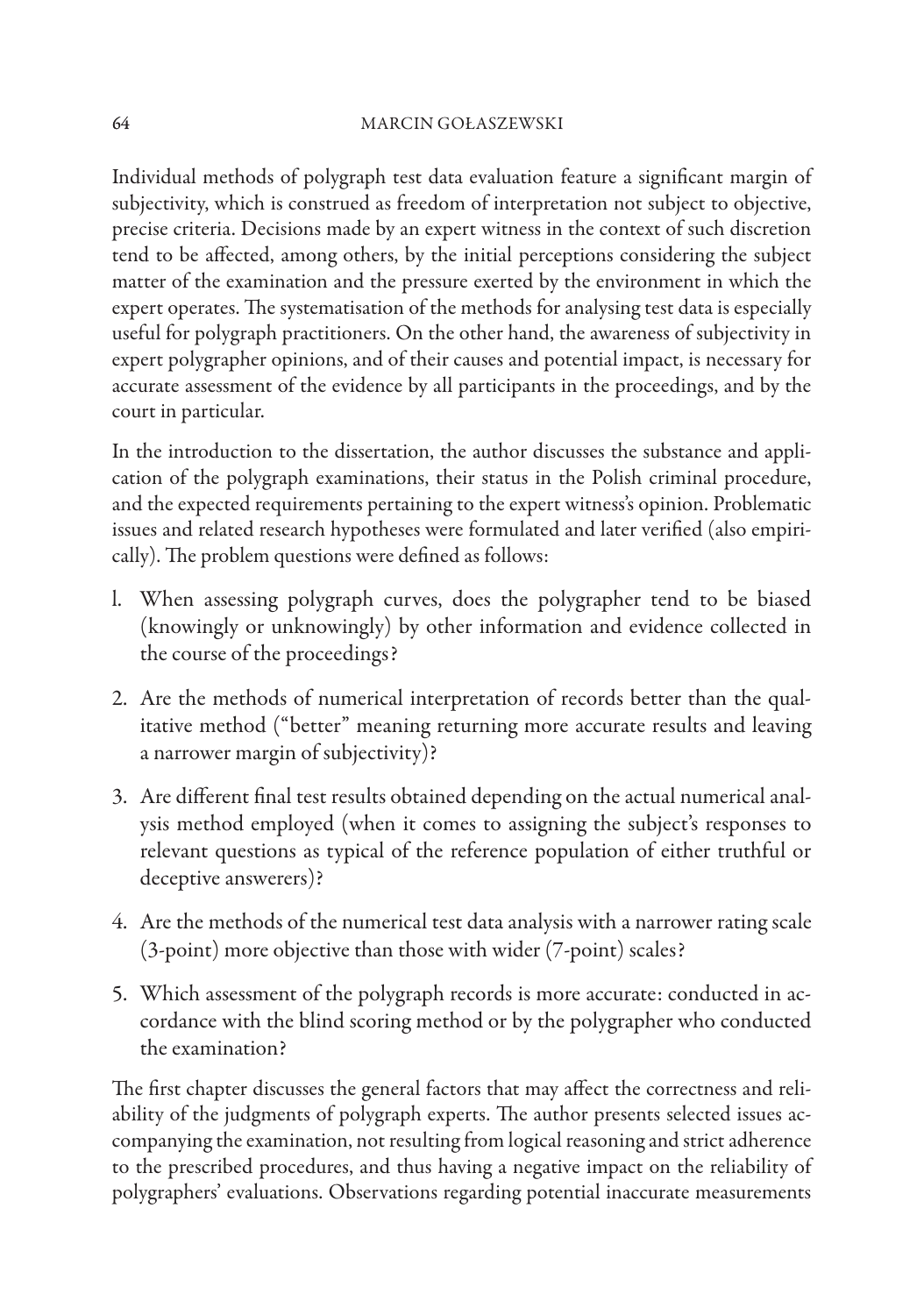are discussed. The author reflects on the importance of appropriate expert witness' credentials related to the expected standard of training (the scope of specialised knowledge), work experience, and personal qualifications.

The second chapter focuses on a comprehensive systematisation of methods of interpreting polygraph examination data. The author describes and compares the assumptions of these methods, their effectiveness and the degree of agreement between evaluators.

These methods have historically evolved from the qualitative method (i.e., global interpretation of the records throughout the chart, without additional measuring tools and quantitative estimation of differences in the magnitude of changes in the bodily responses) towards objectification in the form of the quantitative-qualitative methods (ranking of reaction significance and numerical estimation of differences in responses to relevant and control questions). The key ranking methods are: horizontal system and ROSS (Rank Order Scoring System). The most widely discussed numerical methods are the systems introduced by Lykken, Backster, the US Army (later extended to federal institutions in general) and Utah, and the ESS (Empirical Scoring System).

The third chapter of the dissertation covers ways to reduce the margin of subjectivity in interpreting polygraph examinations by validating and standardising tests, harmonising testing procedures, clarifying characteristics that are considered diagnostic, and the application of a quality assurance policy. Finally, the author recapitulates the conclusions of the dissertation and presents the results of the verification of hypotheses put forward in connection with the research problems considered.

The hypothesis that information concerning a person undergoing a polygraph examination that an expert is familiar with before carrying out the evaluation of the data recorded by the device affects the subsequent chart analysis has been confirmed. However, the increased risk of confirmation bias occurs only when the differences in responses to compared questions (relevant and comparison) are not too distinctive, or the tracings are difficult to interpret. The author believes that it would be optimal to make only those documents available to the polygraph expert that are essential for issuing an opinion, in particular without the expert opinions of other specialties (with some exceptions).

The hypothesis that numerical methods lead to more accurate test indications than qualitative methods has not been confirmed. Moreover, in terms of freedom of interpretation, a significantly narrower margin (compared to the qualitative method) was observed only in the case of the numerical ESS system (with a 3-point rating scale). When using the Utah system (with a 7-point rating scale), experts were no more in